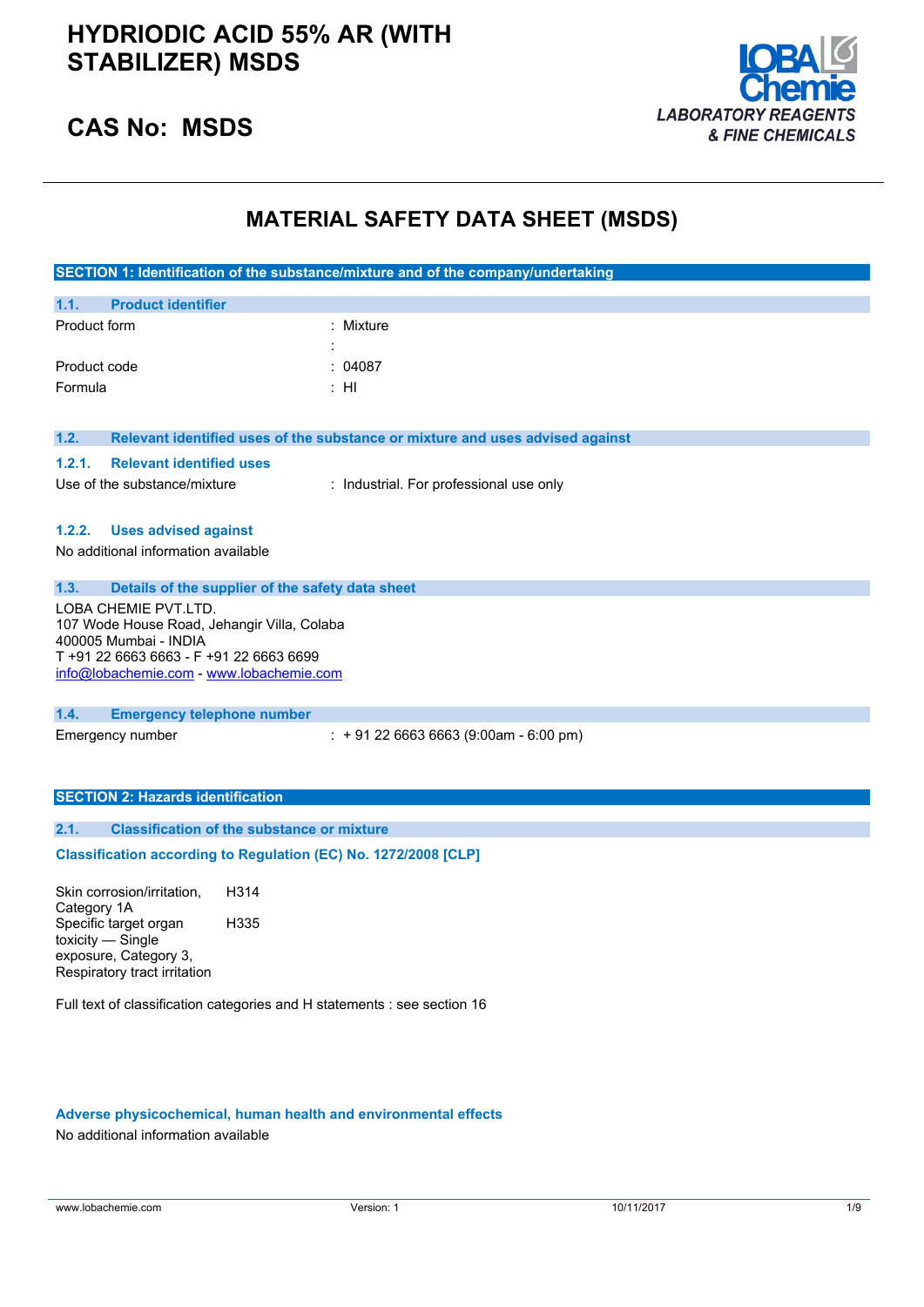Safety Data Sheet

| 2.2.<br><b>Label elements</b>                              |                                                                                                                                                                                                                                                                                                                                            |
|------------------------------------------------------------|--------------------------------------------------------------------------------------------------------------------------------------------------------------------------------------------------------------------------------------------------------------------------------------------------------------------------------------------|
| Labelling according to Regulation (EC) No. 1272/2008 [CLP] |                                                                                                                                                                                                                                                                                                                                            |
| Hazard pictograms (CLP)                                    | GHS05<br>GHS07                                                                                                                                                                                                                                                                                                                             |
| Signal word (CLP)                                          | : Danger                                                                                                                                                                                                                                                                                                                                   |
| Hazard statements (CLP)                                    | : H314 - Causes severe skin burns and eye damage<br>H335 - May cause respiratory irritation                                                                                                                                                                                                                                                |
| Precautionary statements (CLP)                             | : P280 - Wear eye protection, face protection, protective clothing, protective gloves<br>P305+P351+P338 - IF IN EYES: Rinse cautiously with water for several minutes.<br>Remove contact lenses, if present and easy to do. Continue rinsing<br>P310 - Immediately call a POISON CENTER or doctor/physician<br>P261 - Avoid breathing fume |

### **2.3. Other hazards**

No additional information available

|                | <b>SECTION 3: Composition/information on ingredients</b> |
|----------------|----------------------------------------------------------|
| 3.1.           | <b>Substance</b>                                         |
| Not applicable |                                                          |

### **3.2. Mixture**

| <b>Name</b>     | <b>Product identifier</b>                                              | $\frac{0}{2}$ | <b>Classification according</b><br>to Regulation (EC) No.<br>1272/2008 [CLP]     |
|-----------------|------------------------------------------------------------------------|---------------|----------------------------------------------------------------------------------|
| Hydrogen iodide | (CAS No) 10034-85-2<br>(EC no) 233-109-9<br>(EC index no) 053-002-00-9 | $50 - 70$     | Acute Tox. 3 (Inhalation).<br>H331<br>Skin Corr. 1A, H314<br>Liquefied gas, H280 |

Full text of H-phrases: see section 16

| <b>SECTION 4: First aid measures</b>             |                   |                                                                                                                                                               |     |
|--------------------------------------------------|-------------------|---------------------------------------------------------------------------------------------------------------------------------------------------------------|-----|
|                                                  |                   |                                                                                                                                                               |     |
| 4.1.<br><b>Description of first aid measures</b> |                   |                                                                                                                                                               |     |
| First-aid measures after inhalation              |                   | : Remove victim to fresh air and keep at rest in a position comfortable for breathing.<br>Immediately call a POISON CENTER or doctor/physician.               |     |
| First-aid measures after skin contact            |                   | : Remove/Take off immediately all contaminated clothing. Gently wash with plenty of<br>soap and water. Immediately call a POISON CENTER or doctor/physician.  |     |
| First-aid measures after eye contact             | doctor/physician. | : Rinse cautiously with water for several minutes. Remove contact lenses, if present<br>and easy to do. Continue rinsing. Immediately call a POISON CENTER or |     |
| www.lobachemie.com                               | Version: 1        | 10/11/2017                                                                                                                                                    | 2/9 |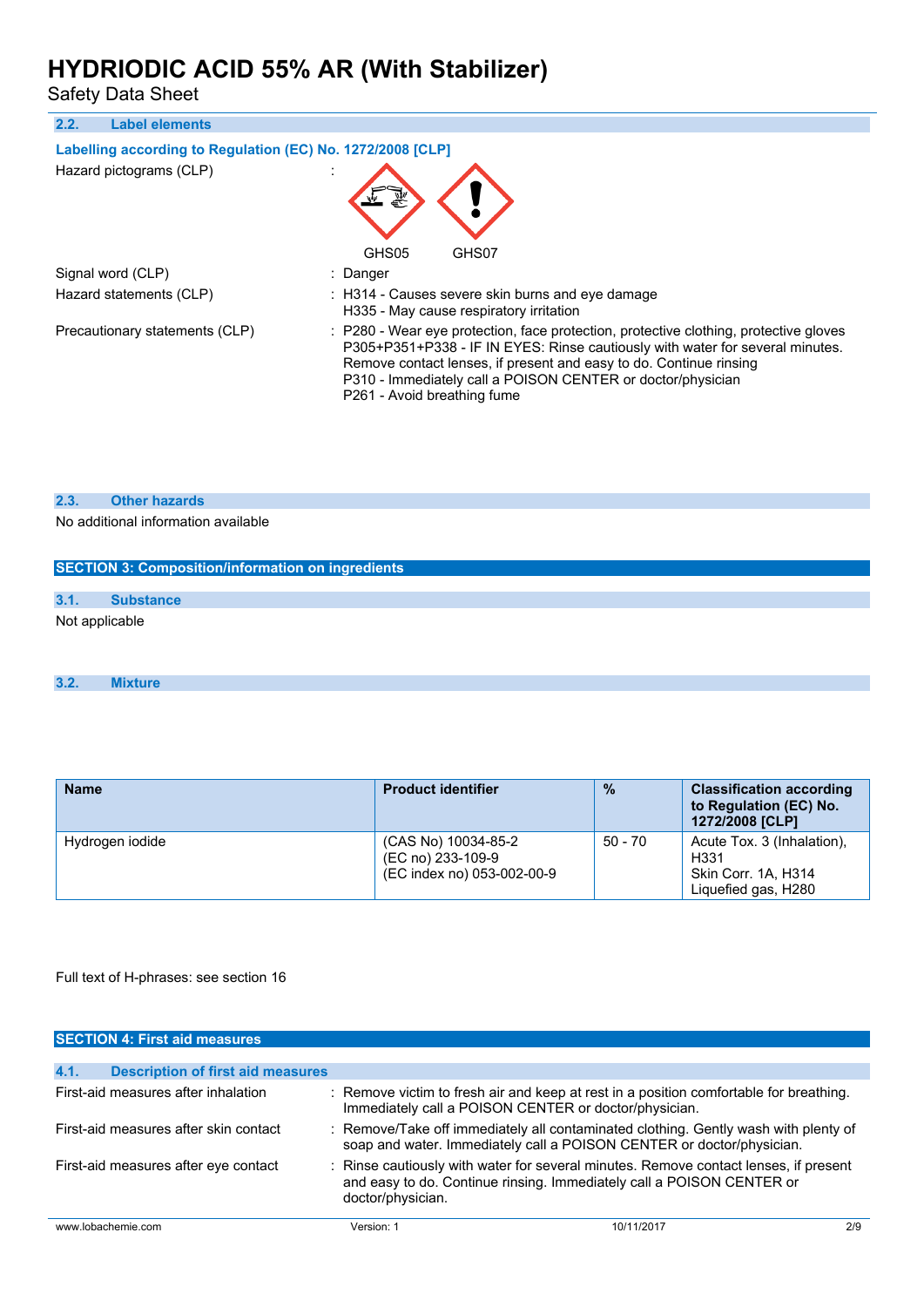Safety Data Sheet

| First-aid measures after ingestion                                          | : Rinse mouth out with water. Do NOT induce vomiting. Immediately call a POISON<br>CENTER or doctor/physician. |
|-----------------------------------------------------------------------------|----------------------------------------------------------------------------------------------------------------|
| 4.2.<br>Most important symptoms and effects, both acute and delayed         |                                                                                                                |
| Symptoms/injuries                                                           | : Causes severe skin burns and eye damage.                                                                     |
| Symptoms/injuries after inhalation                                          | : May cause respiratory irritation.                                                                            |
| 4.3.                                                                        | Indication of any immediate medical attention and special treatment needed                                     |
| No additional information available                                         |                                                                                                                |
| <b>SECTION 5: Firefighting measures</b>                                     |                                                                                                                |
| <b>Extinguishing media</b><br>5.1.                                          |                                                                                                                |
| Suitable extinguishing media                                                | : Carbon dioxide. Dry powder. Foam. Water spray.                                                               |
| Unsuitable extinguishing media                                              | : Do not use a heavy water stream.                                                                             |
| 5.2.<br>Special hazards arising from the substance or mixture               |                                                                                                                |
| No additional information available                                         |                                                                                                                |
| 5.3.<br><b>Advice for firefighters</b>                                      |                                                                                                                |
| Protection during firefighting                                              | : Do not attempt to take action without suitable protective equipment.                                         |
| <b>SECTION 6: Accidental release measures</b>                               |                                                                                                                |
| 6.1.                                                                        | Personal precautions, protective equipment and emergency procedures                                            |
| 6.1.1.<br>For non-emergency personnel                                       |                                                                                                                |
| Emergency procedures                                                        | : Evacuate unnecessary personnel.                                                                              |
| For emergency responders<br>6.1.2.                                          |                                                                                                                |
| Protective equipment                                                        | : Use personal protective equipment as required.                                                               |
| <b>Emergency procedures</b>                                                 | : Ventilate area.                                                                                              |
|                                                                             |                                                                                                                |
| 6.2.<br><b>Environmental precautions</b>                                    |                                                                                                                |
| Avoid release to the environment.                                           |                                                                                                                |
| 6.3.<br>Methods and material for containment and cleaning up                |                                                                                                                |
| Methods for cleaning up                                                     | : Collect spillage. On land, sweep or shovel into suitable containers. Soak up spills                          |
|                                                                             | with inert solids, such as clay or diatomaceous earth as soon as possible.                                     |
| <b>Reference to other sections</b><br>6.4.                                  |                                                                                                                |
| No additional information available                                         |                                                                                                                |
| <b>SECTION 7: Handling and storage</b>                                      |                                                                                                                |
| 7.1.<br><b>Precautions for safe handling</b>                                |                                                                                                                |
| Precautions for safe handling                                               | Do not breathe fume.                                                                                           |
| Hygiene measures                                                            | Wash hands and other exposed areas with mild soap and water before eating,                                     |
|                                                                             | drinking or smoking and when leaving work.                                                                     |
| <b>Conditions for safe storage, including any incompatibilities</b><br>7.2. |                                                                                                                |
| Technical measures                                                          | : Comply with applicable regulations.                                                                          |
| Storage conditions                                                          | : Keep container tightly closed. Store in a well-ventilated place. Keep cool.                                  |
| <b>Specific end use(s)</b><br>7.3.                                          |                                                                                                                |
| No additional information available                                         |                                                                                                                |
| <b>SECTION 8: Exposure controls/personal protection</b>                     |                                                                                                                |
| 8.1.<br><b>Control parameters</b>                                           |                                                                                                                |
| No additional information available                                         |                                                                                                                |
|                                                                             |                                                                                                                |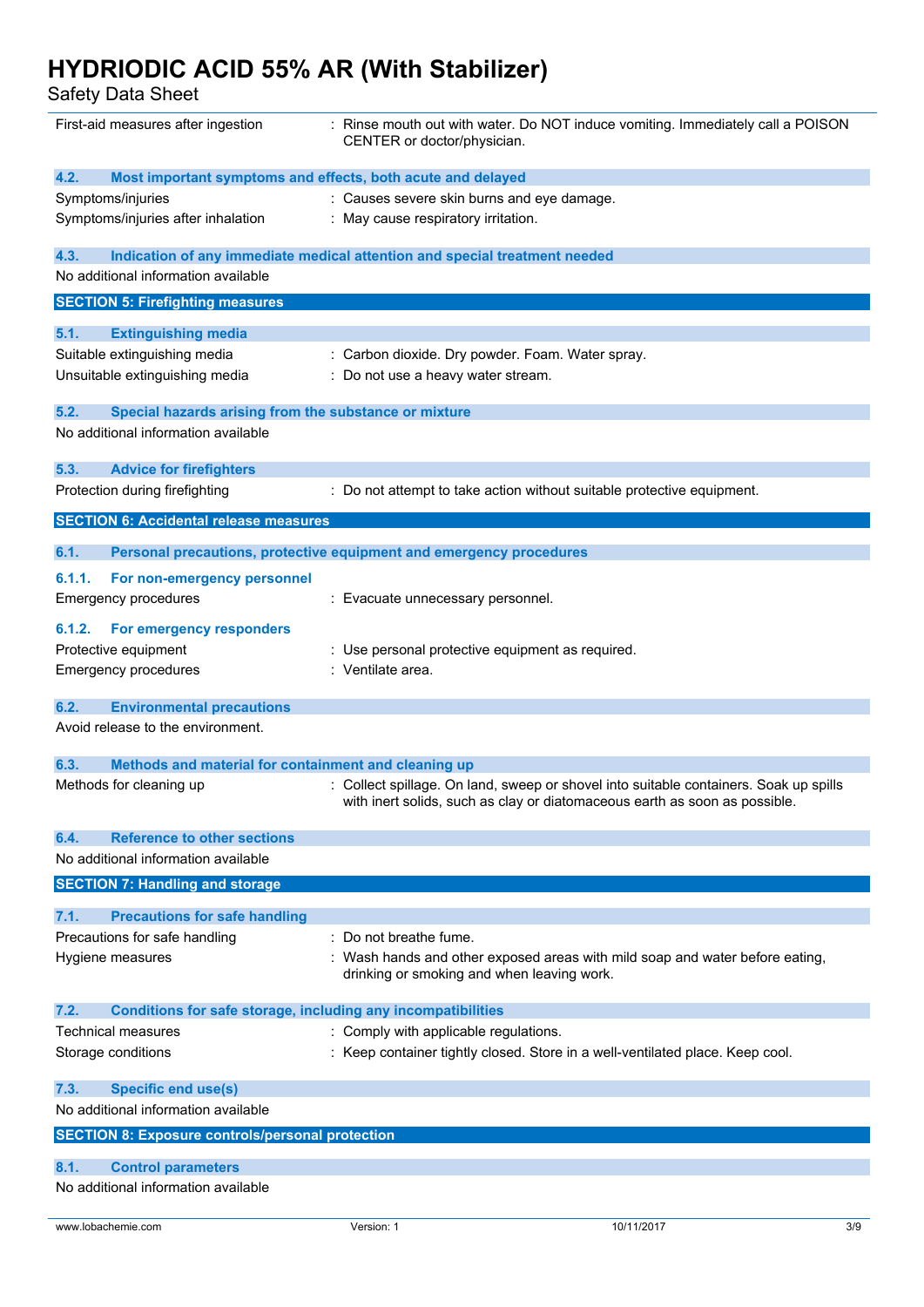| 8.2.<br><b>Exposure controls</b>                              |                                          |  |  |
|---------------------------------------------------------------|------------------------------------------|--|--|
| Hand protection                                               | : protective gloves                      |  |  |
| Eye protection                                                | Chemical goggles or face shield          |  |  |
| Skin and body protection                                      | : Wear suitable protective clothing      |  |  |
| Respiratory protection                                        | : Wear respiratory protection            |  |  |
| <b>SECTION 9: Physical and chemical properties</b>            |                                          |  |  |
| 9.1.<br>Information on basic physical and chemical properties |                                          |  |  |
| Physical state                                                | : Liquid                                 |  |  |
| Colour                                                        | Colorless to brown.                      |  |  |
| Odour                                                         | : pungent odor.                          |  |  |
| Odour threshold                                               | : No data available                      |  |  |
| pH                                                            | $\therefore$ 1                           |  |  |
| Relative evaporation rate (butylacetate=1)                    | : No data available                      |  |  |
| Melting point                                                 | : No data available                      |  |  |
| Freezing point                                                | : No data available                      |  |  |
| Boiling point                                                 | : 127 $^{\circ}$ C                       |  |  |
| Flash point                                                   | : No data available                      |  |  |
| Auto-ignition temperature                                     | : No data available                      |  |  |
| Decomposition temperature                                     | : No data available                      |  |  |
| Flammability (solid, gas)                                     | : No data available                      |  |  |
| Vapour pressure                                               | : No data available                      |  |  |
| Relative vapour density at 20 °C                              | : No data available                      |  |  |
| Relative density                                              | : No data available                      |  |  |
| Density<br>Solubility                                         | 1.54 $g/cm3$<br>: Water: Complete (100%) |  |  |
| Log Pow                                                       | : No data available                      |  |  |
| Viscosity, kinematic                                          | : No data available                      |  |  |
| Viscosity, dynamic                                            | : No data available                      |  |  |
| Explosive properties                                          | : No data available                      |  |  |
| Oxidising properties                                          | No data available                        |  |  |
| <b>Explosive limits</b>                                       | : No data available                      |  |  |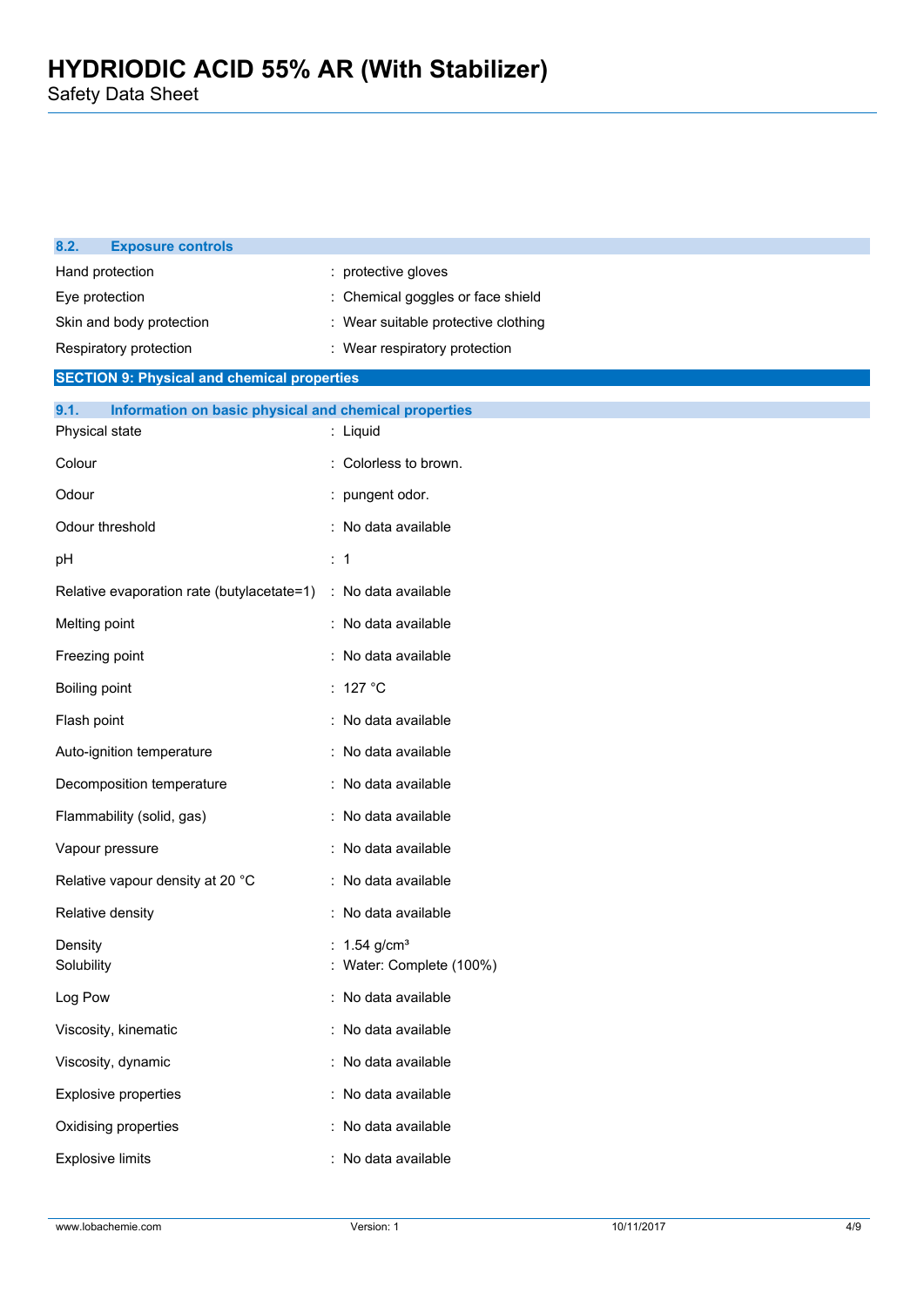| Safety Data Sheet                                                                  |                                                     |
|------------------------------------------------------------------------------------|-----------------------------------------------------|
| <b>Other information</b><br>9.2.                                                   |                                                     |
| No additional information available                                                |                                                     |
| <b>SECTION 10: Stability and reactivity</b>                                        |                                                     |
|                                                                                    |                                                     |
| 10.1.<br><b>Reactivity</b><br>Thermal decomposition generates : Corrosive vapours. |                                                     |
|                                                                                    |                                                     |
| 10.2.<br><b>Chemical stability</b>                                                 |                                                     |
| No additional information available                                                |                                                     |
| <b>Possibility of hazardous reactions</b><br>10.3.                                 |                                                     |
| No additional information available                                                |                                                     |
|                                                                                    |                                                     |
| <b>Conditions to avoid</b><br>10.4.                                                |                                                     |
| Direct sunlight. Overheating.                                                      |                                                     |
| 10.5.<br><b>Incompatible materials</b>                                             |                                                     |
| No additional information available                                                |                                                     |
|                                                                                    |                                                     |
| 10.6.<br><b>Hazardous decomposition products</b>                                   |                                                     |
| Thermal decomposition generates : Corrosive vapours.                               |                                                     |
| <b>SECTION 11: Toxicological information</b>                                       |                                                     |
|                                                                                    |                                                     |
| 11.1.<br><b>Information on toxicological effects</b>                               |                                                     |
| Acute toxicity                                                                     | : Not classified                                    |
|                                                                                    |                                                     |
|                                                                                    |                                                     |
| Skin corrosion/irritation                                                          | : Causes severe skin burns and eye damage.<br>pH: 1 |
| Serious eye damage/irritation                                                      | : Serious eye damage, category 1, implicit          |
|                                                                                    | pH: 1                                               |
| Respiratory or skin sensitisation                                                  | : Not classified                                    |
| Germ cell mutagenicity                                                             | : Not classified                                    |
| Carcinogenicity                                                                    |                                                     |
|                                                                                    | : Not classified                                    |
|                                                                                    |                                                     |
| Reproductive toxicity                                                              | : Not classified                                    |
| Specific target organ toxicity (single                                             | : May cause respiratory irritation.                 |
| exposure)                                                                          |                                                     |
|                                                                                    |                                                     |
| Specific target organ toxicity (repeated                                           | : Not classified                                    |
| exposure)                                                                          |                                                     |
| Aspiration hazard                                                                  | : Not classified                                    |

| <b>SECTION 12: Ecological information</b> |
|-------------------------------------------|
|                                           |
| 12.1. Toxicity                            |
| No additional information available       |

 $\mathcal{L}$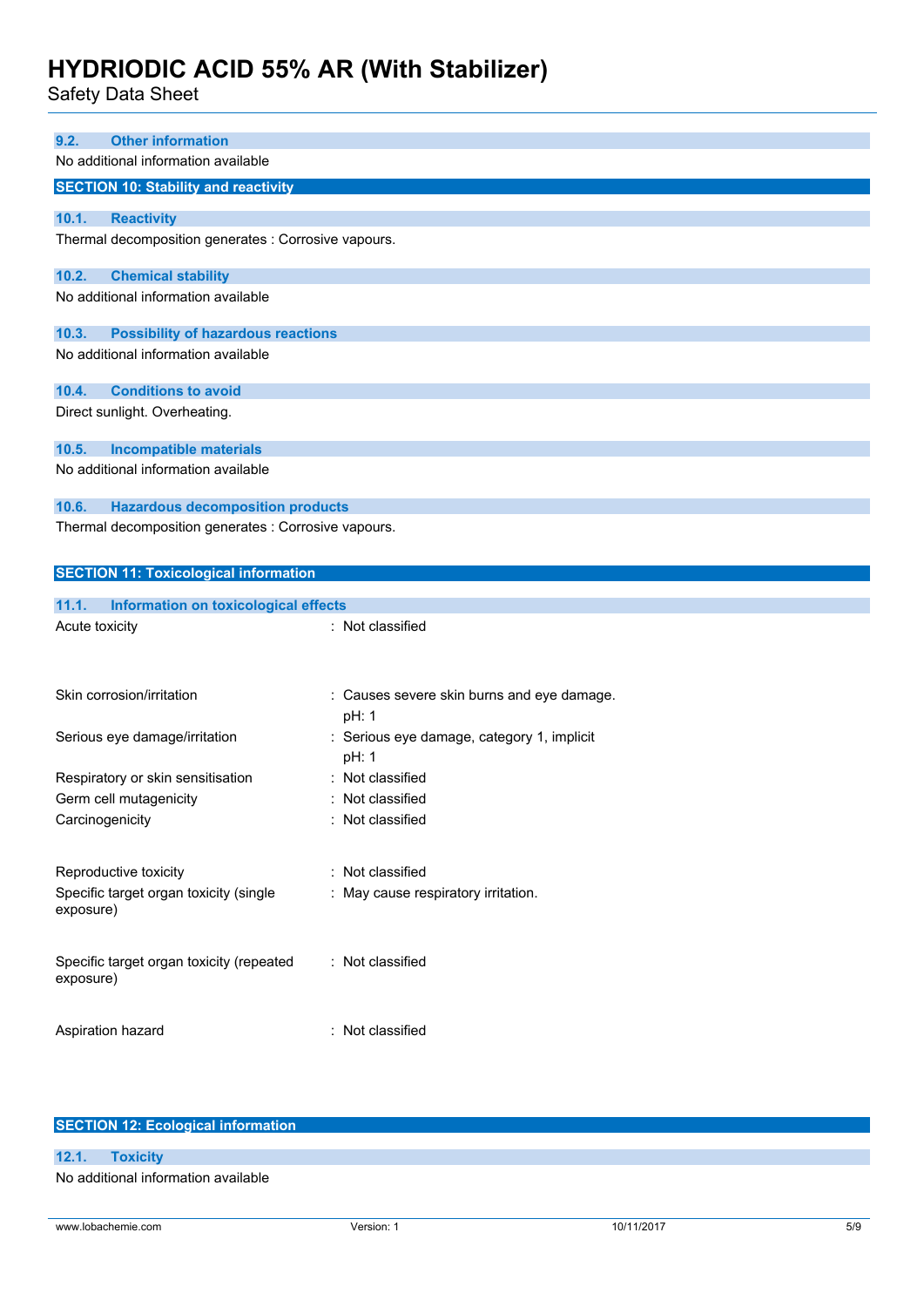Safety Data Sheet

| 12.2.<br><b>Persistence and degradability</b>      |                                      |
|----------------------------------------------------|--------------------------------------|
| No additional information available                |                                      |
|                                                    |                                      |
|                                                    |                                      |
| 12.3.<br><b>Bioaccumulative potential</b>          |                                      |
| No additional information available                |                                      |
|                                                    |                                      |
| 12.4.<br><b>Mobility in soil</b>                   |                                      |
| No additional information available                |                                      |
|                                                    |                                      |
| <b>Results of PBT and vPvB assessment</b><br>12.5. |                                      |
| No additional information available                |                                      |
|                                                    |                                      |
|                                                    |                                      |
|                                                    |                                      |
| 12.6.<br><b>Other adverse effects</b>              |                                      |
| No additional information available                |                                      |
| <b>SECTION 13: Disposal considerations</b>         |                                      |
| <b>Waste treatment methods</b><br>13.1.            |                                      |
| Product/Packaging disposal                         | : Dispose of contents/container to   |
| recommendations                                    |                                      |
|                                                    |                                      |
| <b>SECTION 14: Transport information</b>           |                                      |
|                                                    |                                      |
| In accordance with ADR / RID / IMDG / IATA / ADN   |                                      |
|                                                    |                                      |
|                                                    |                                      |
| 14.1.<br><b>UN number</b>                          |                                      |
| UN-No. (ADR)                                       | : 1787                               |
| UN-No. (IMDG)                                      | 1787                                 |
| UN-No.(IATA)                                       | 1787                                 |
| UN-No.(ADN)                                        | Not regulated                        |
| UN-No. (RID)                                       | : Not regulated                      |
|                                                    |                                      |
| 14.2.<br><b>UN proper shipping name</b>            |                                      |
| Proper Shipping Name (ADR)                         | <b>HYDRIODIC ACID</b>                |
| Proper Shipping Name (IMDG)                        | <b>HYDRIODIC ACID</b>                |
| Proper Shipping Name (IATA)                        | <b>HYDRIODIC ACID</b>                |
| Proper Shipping Name (ADN)                         | Not regulated                        |
| Proper Shipping Name (RID)                         | : Not regulated                      |
| Transport document description (ADR)               | : UN 1787 HYDRIODIC ACID, 8, II, (E) |
| Transport document description (IMDG)              | : UN 1787 HYDRIODIC ACID, 8, II      |
| Transport document description (IATA)              | : UN 1787 HYDRIODIC ACID, 8, II      |
|                                                    |                                      |
| 14.3.<br><b>Transport hazard class(es)</b>         |                                      |
| <b>ADR</b>                                         |                                      |
| Transport hazard class(es) (ADR)                   | : 8                                  |
| Danger labels (ADR)                                | : 8                                  |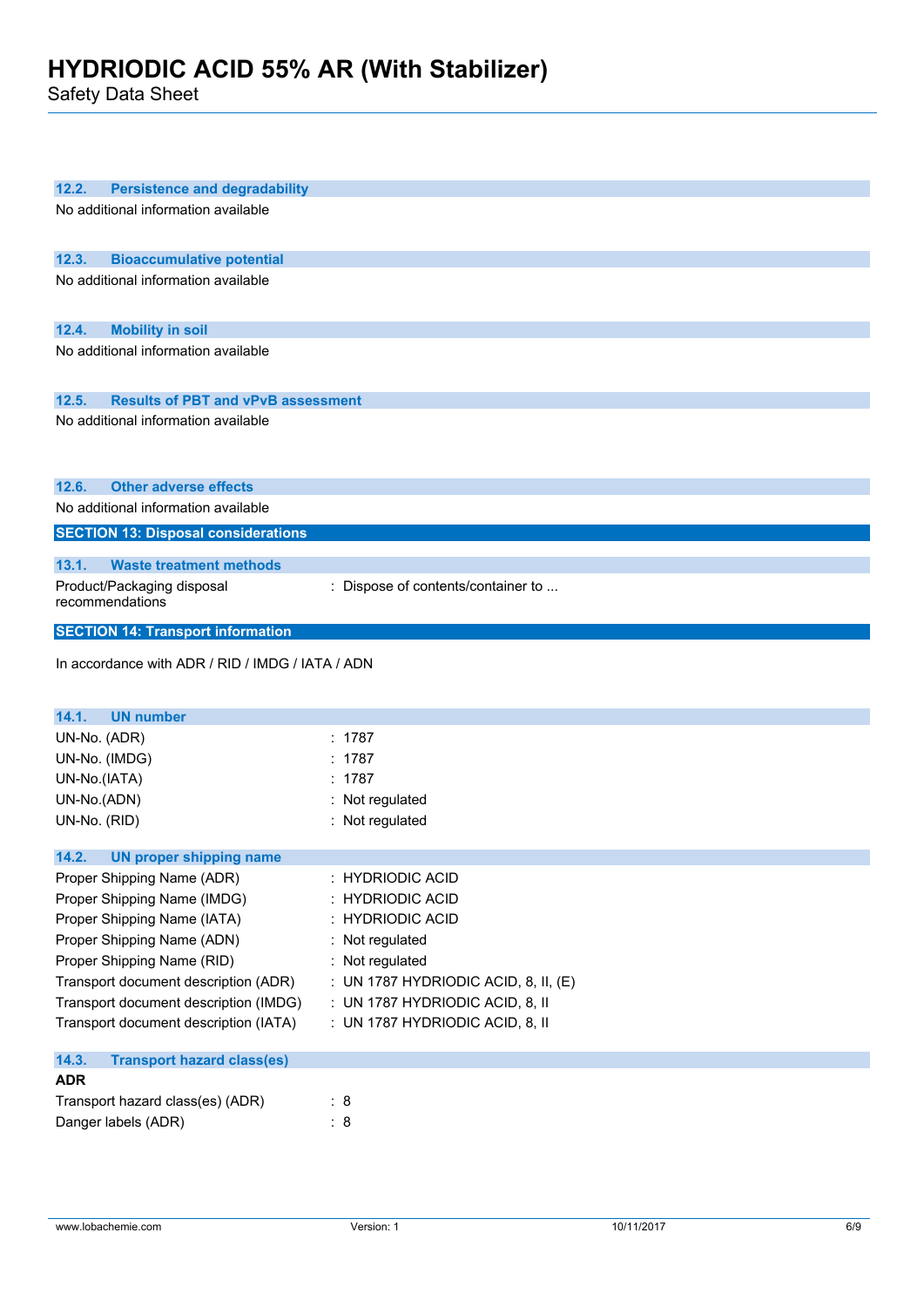Safety Data Sheet

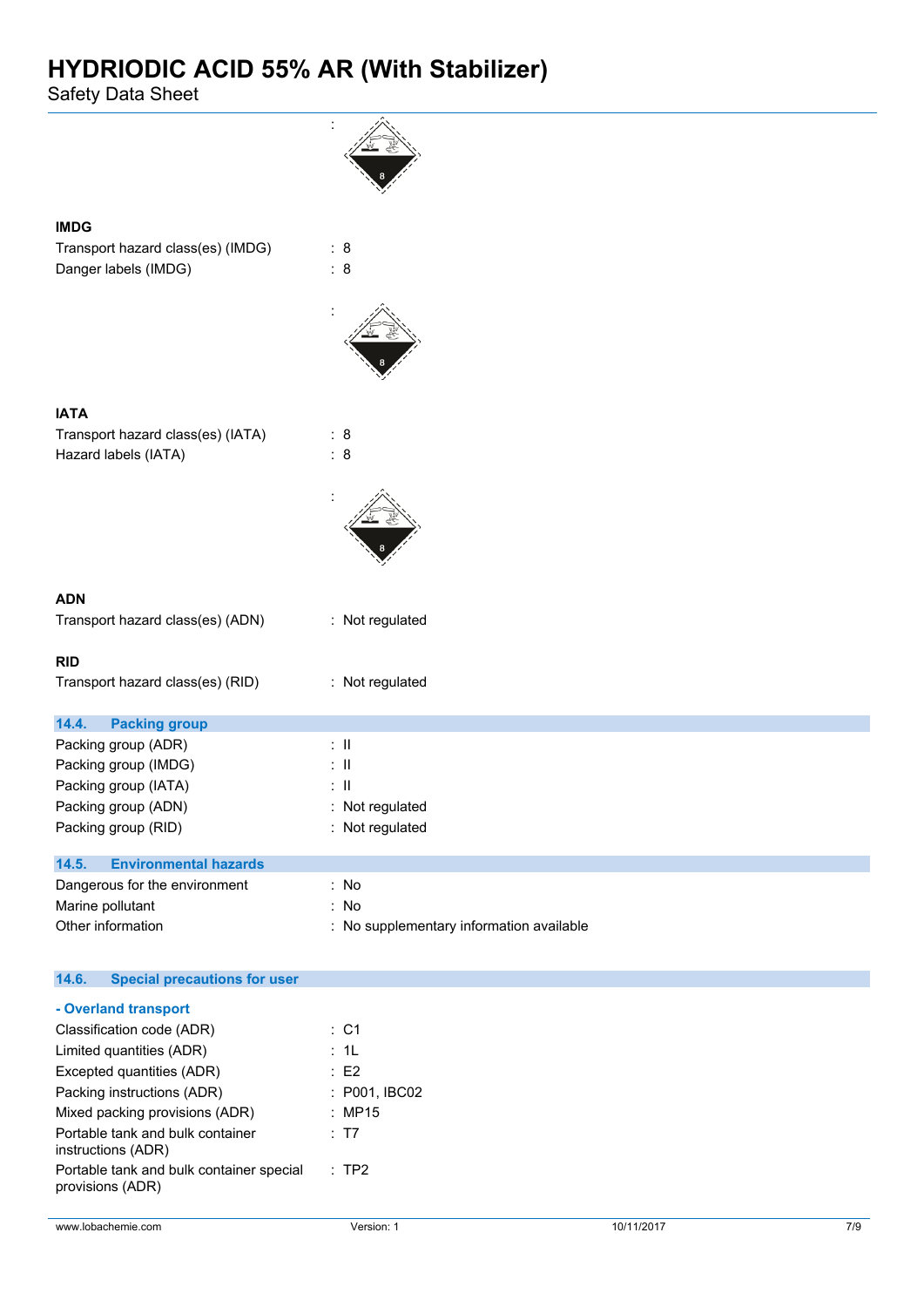Safety Data Sheet

| Tank code (ADR)                                 | t.             | L4BN           |
|-------------------------------------------------|----------------|----------------|
| Vehicle for tank carriage                       | t.             | AT             |
| Transport category (ADR)                        |                | $\overline{2}$ |
| Hazard identification number (Kemler No.)       | $\vdots$       | 80             |
| Orange plates                                   |                | 80             |
|                                                 |                | 1787           |
| Tunnel restriction code (ADR)                   | t              | F              |
| EAC code                                        | ÷              | 2R             |
| - Transport by sea                              |                |                |
| Limited quantities (IMDG)                       | ÷.             | 1 <sub>L</sub> |
| Excepted quantities (IMDG)                      |                | E2             |
| Packing instructions (IMDG)                     | $\ddot{\cdot}$ | P001           |
| IBC packing instructions (IMDG)                 | t              | IBC02          |
| Tank instructions (IMDG)                        |                | : T7           |
| Tank special provisions (IMDG)                  |                | :TP2           |
| EmS-No. (Fire)                                  |                | $: F-A$        |
| EmS-No. (Spillage)                              |                | $: S-B$        |
| Stowage category (IMDG)                         |                | $\therefore$ C |
| MFAG-No                                         |                | 154            |
| - Air transport                                 |                |                |
| PCA Excepted quantities (IATA)                  |                | : E2           |
| PCA Limited quantities (IATA)                   |                | : Y840         |
| PCA limited quantity max net quantity<br>(IATA) |                | 0.5L           |
| PCA packing instructions (IATA)                 |                | 851            |
| PCA max net quantity (IATA)                     |                | 1L             |
| CAO packing instructions (IATA)                 |                | : 855          |
| CAO max net quantity (IATA)                     |                | : 30L          |
| Special provision (IATA)                        |                | : A3           |
| ERG code (IATA)                                 | t.             | 8L             |
| - Inland waterway transport<br>Not regulated    |                |                |
|                                                 |                |                |

#### **- Rail transport**

Not regulated

**14.7. Transport in bulk according to Annex II of MARPOL 73/78 and the IBC Code**

Not applicable

#### **SECTION 15: Regulatory information**

**15.1. Safety, health and environmental regulations/legislation specific for the substance or mixture**

#### **15.1.1. EU-Regulations**

Contains no substances with Annex XVII restrictions Contains no REACH candidate substance

Contains no REACH Annex XIV substances.